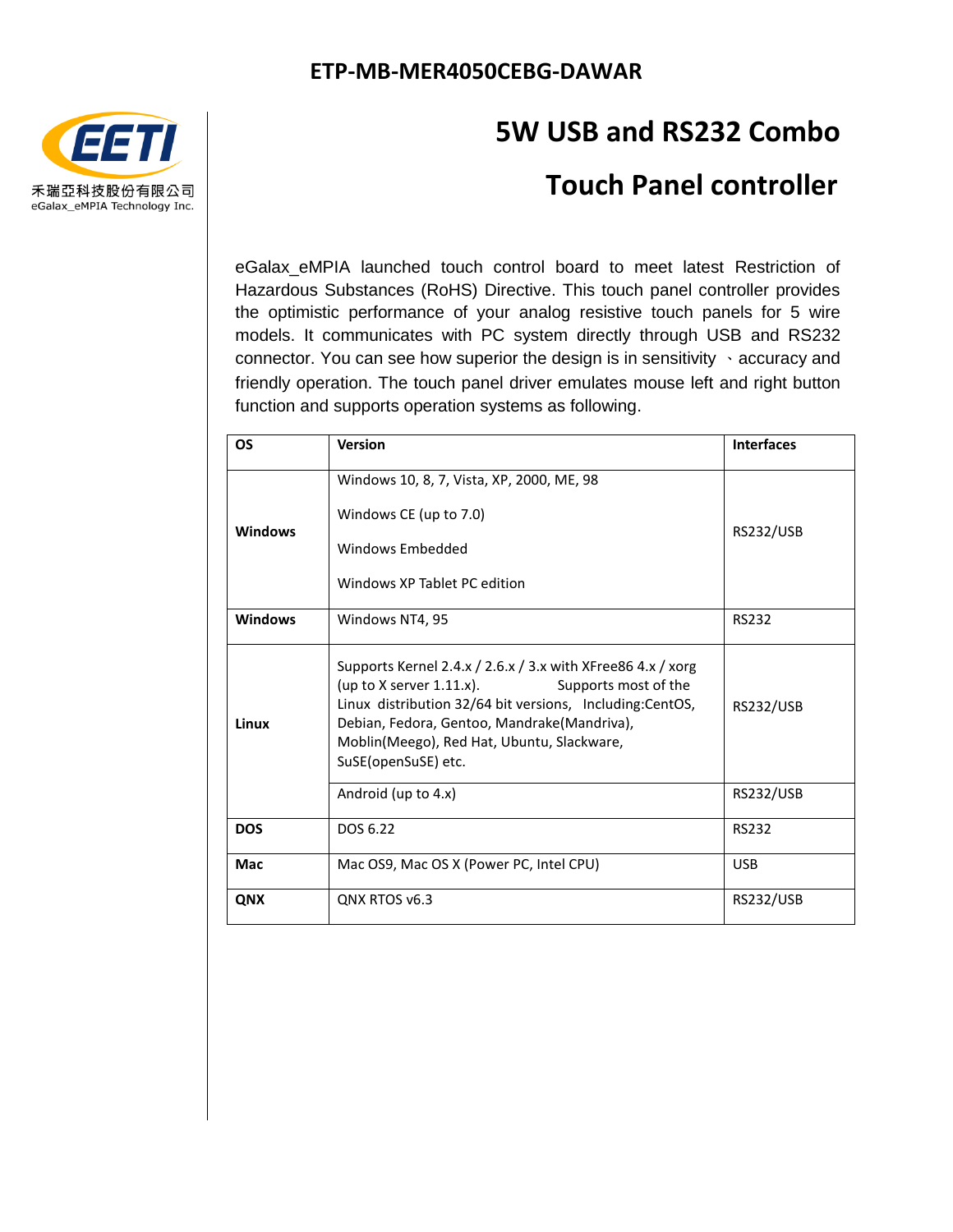### **ETP-MB-MER4050CEBG-DAWAR**



#### **ETP-MB-MER4050CEBG-DAWAR full Package includes:**

(1) ETP-MB-MER4050CEBG-DAWAR (one controller board)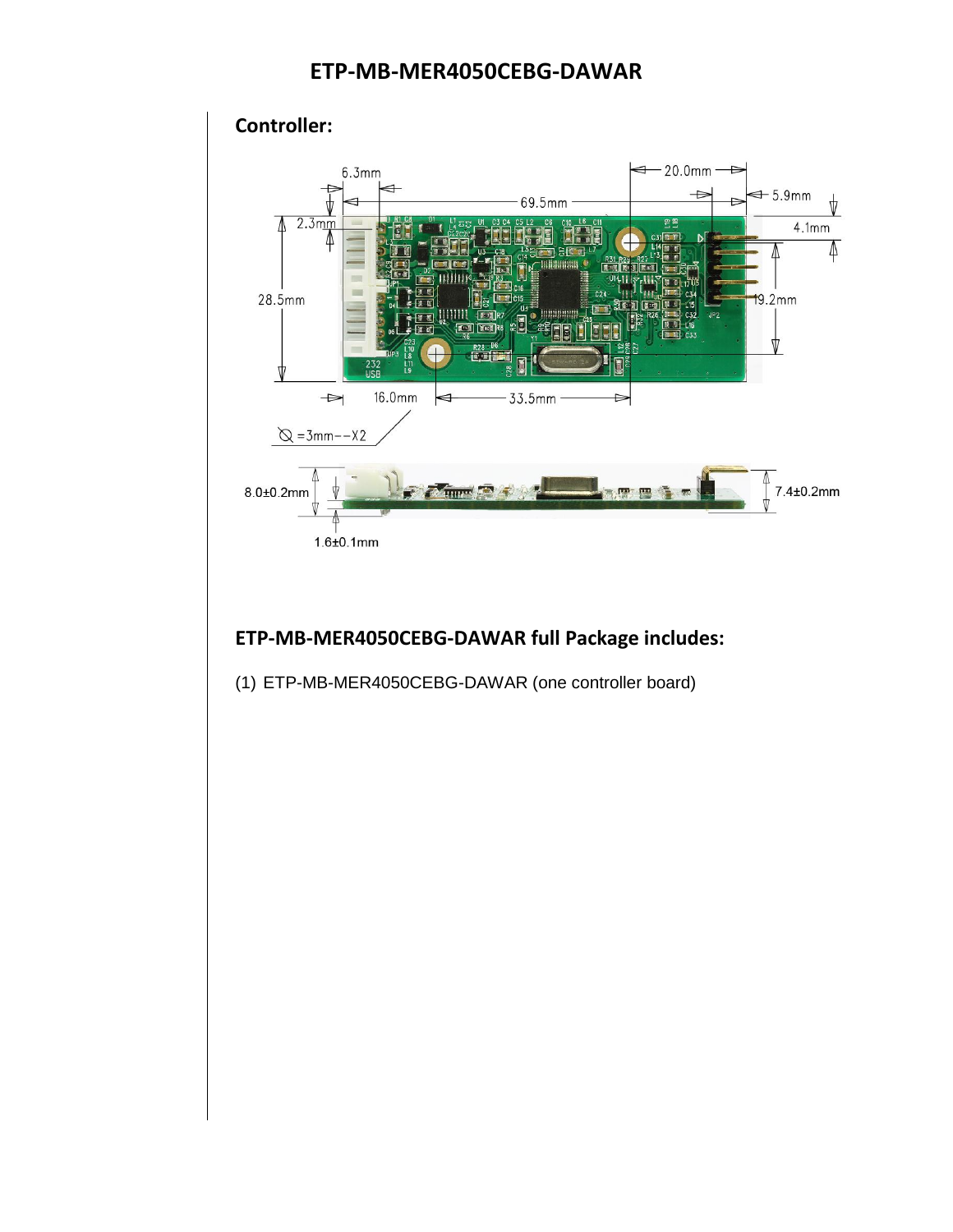# **Specification:**

## *5 Wire Type Controller*

| <b>Circuit Board Dimension</b> | 28.5mm x 69.5mm                                                                                           |  |  |
|--------------------------------|-----------------------------------------------------------------------------------------------------------|--|--|
| <b>Power Requirements</b>      | $D.C.+5V$<br>(100mA typical,50mV peak to peak maximum ripple and<br>noise)                                |  |  |
| <b>Operating Temperature</b>   | -25 to 85 °C                                                                                              |  |  |
| <b>Storage Temperature</b>     | -25 to 85 °C                                                                                              |  |  |
| <b>Relative Humidity</b>       | 95% at 60 °C, RH Non-condensing                                                                           |  |  |
| Interface                      | Bi-directional RS-232 serial communication<br>USB: 1.1 Full Speed                                         |  |  |
| Protocol                       | No parity,8 data bits,1 stop bit,9600 baud(N,8,1,9600)                                                    |  |  |
| Resolution                     | 2048×2048 resolution                                                                                      |  |  |
| Report rate                    | RS232: Max. 180 points/sec<br>USB: Max. 200 points/sec                                                    |  |  |
| Response time                  | Max. 20 ms                                                                                                |  |  |
| <b>Attached Cable</b>          | RS232: 180cm shielded cable with 9-pin D-sub connector<br>USB: 180cm shielded cable with USB-A connector  |  |  |
| <b>Regulatory Approvals</b>    | FCC-B, CE                                                                                                 |  |  |
| EMI                            | Unaffected by environmental EMI                                                                           |  |  |
| Panel resistance               | 5 wire resistive model: $50 \sim 200$ ohm<br>(Pin to pin on same layer, Touch<br>Resistance under 3k ohm) |  |  |
| <b>Green Product</b>           | <b>RoHS Compliant</b>                                                                                     |  |  |
| <b>MTBF</b>                    | 200,000 hrs                                                                                               |  |  |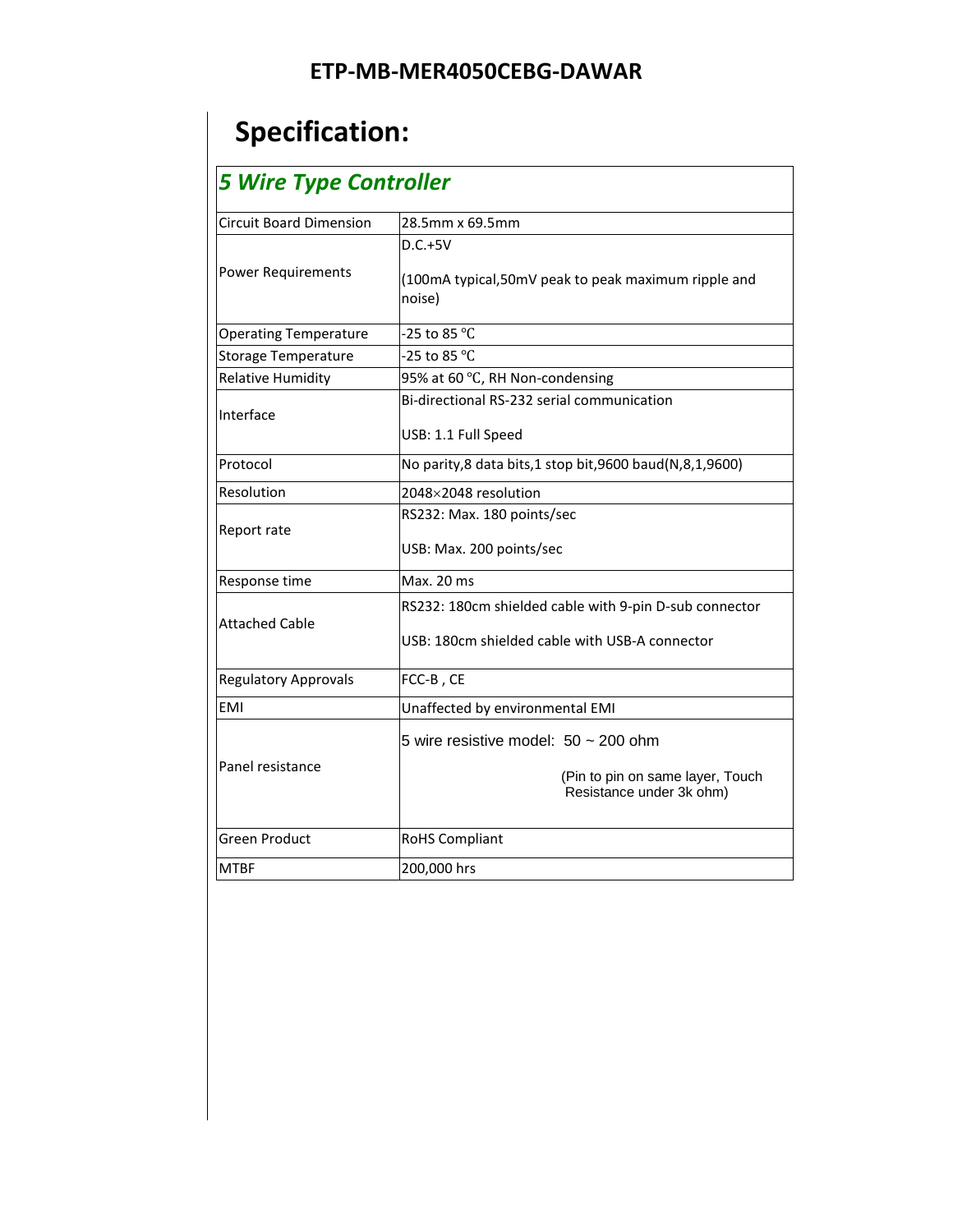### **ETP-MB-MER4050CEBG-DAWAR**



**JP2**



|           | LR | <b>COM</b> | <b>UR</b> | <b>UL</b> |
|-----------|----|------------|-----------|-----------|
| <b>LR</b> | LL | <b>COM</b> | <b>UR</b> | UL        |

**This controller board supports auto detect ELO or 3M pinout.**